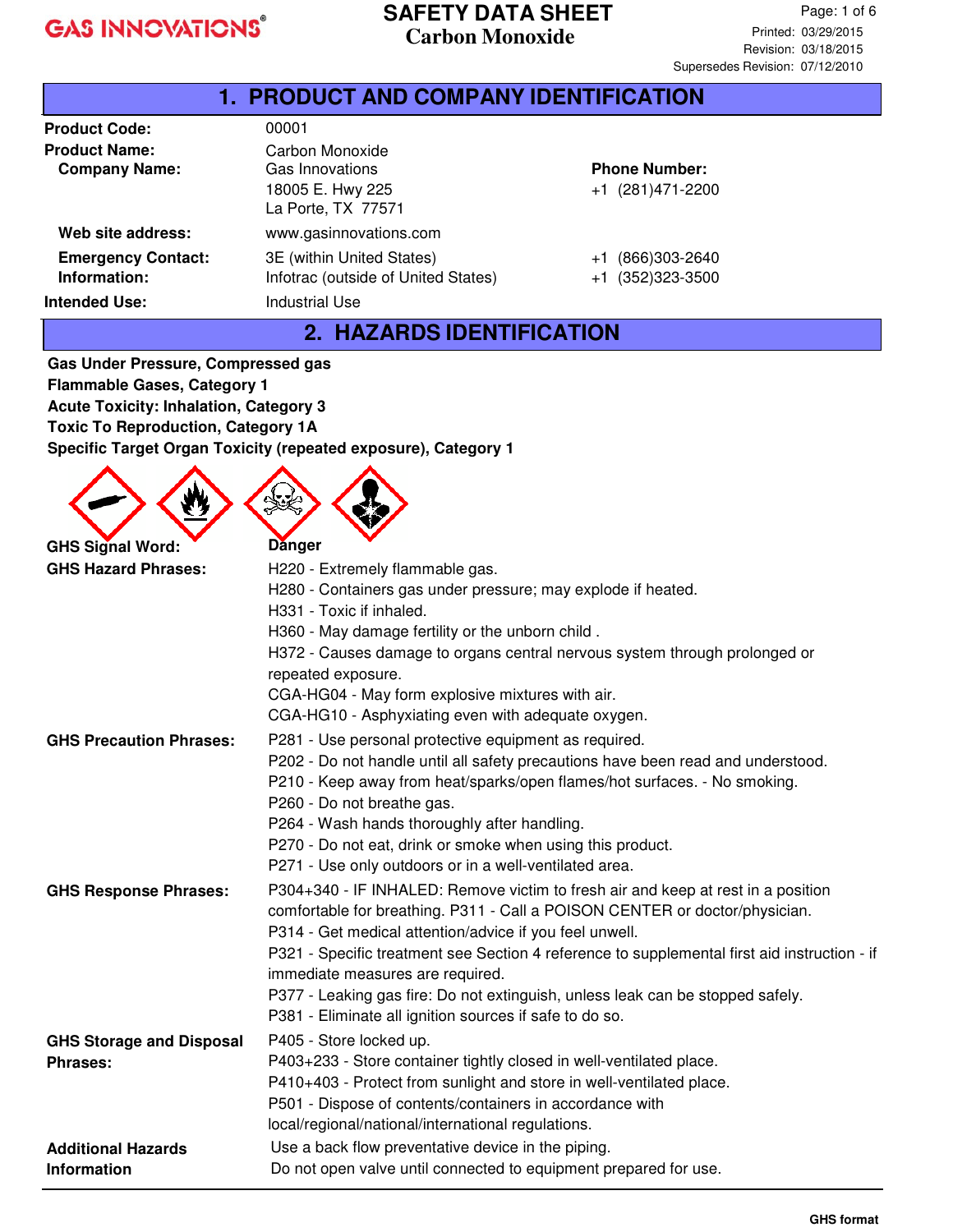#### **SAFETY DATA SHEET Carbon Monoxide**

Close valve after each use and when empty.

**Hazard Rating System:**



| <b>Potential Health Effects</b><br>(Acute and Chronic): | Chemical asphyxiant. Exposure to low concentrations for extended periods may result in<br>dizziness or unconsciousness, and may lead to death. |
|---------------------------------------------------------|------------------------------------------------------------------------------------------------------------------------------------------------|
| Inhalation:                                             | May be harmful if inhaled. May cause respiratory tract irritation. This material can act as<br>a simple asphyxiant by displacement of air.     |
| <b>Skin Contact:</b>                                    | May be harmful if absorbed through the skin. May cause skin irritation.                                                                        |
| <b>Eye Contact:</b>                                     | May cause eye irritation.                                                                                                                      |
| Ingestion:                                              | May be harmful if swallowed.                                                                                                                   |

#### **3. COMPOSITION/INFORMATION ON INGREDIENTS**

**CAS # Hazardous Components (Chemical Name) Concentration**

| <b>4. FIRST AID MEASURES</b>                         |                                                                                                                                                                                                                                                                                                                                                                                                                                                                                                             |  |  |  |  |
|------------------------------------------------------|-------------------------------------------------------------------------------------------------------------------------------------------------------------------------------------------------------------------------------------------------------------------------------------------------------------------------------------------------------------------------------------------------------------------------------------------------------------------------------------------------------------|--|--|--|--|
| <b>Emergency and First Aid</b><br><b>Procedures:</b> | Consult a physician. Show this safety data sheet to the doctor in attendance. Move out of<br>dangerous area.                                                                                                                                                                                                                                                                                                                                                                                                |  |  |  |  |
| In Case of Inhalation:                               | If breathed in, move person into fresh air. If not breathing give artificial respiration.<br>If breathing is difficult, give oxygen. Consult a physician.                                                                                                                                                                                                                                                                                                                                                   |  |  |  |  |
| In Case of Skin Contact:                             | Wash skin with soap and water. If skin irritation occurs, get medical advice/attention.<br>Immediately flush eyes with plenty of water for at I east 15 minutes. Hold eyelids apart<br>and flush eyes with plenty of water. After initial flushings, remove any contact lenses<br>and continue flushing for at least 15 minutes. Have eyes examined and tested by<br>medical personnel.                                                                                                                     |  |  |  |  |
| In Case of Eye Contact:                              |                                                                                                                                                                                                                                                                                                                                                                                                                                                                                                             |  |  |  |  |
| In Case of Ingestion:                                | Not expected to be a primary route of exposure.                                                                                                                                                                                                                                                                                                                                                                                                                                                             |  |  |  |  |
| <b>Signs and Symptoms Of</b><br><b>Exposure:</b>     | Effects are due to lack of oxygen. Moderate concentrations may cause headache,<br>drowsiness, dizziness, excitation, excess salivation, vomiting, and unconsciousness.                                                                                                                                                                                                                                                                                                                                      |  |  |  |  |
|                                                      | Prolonged exposure to low<br>concentrations of carbon monoxide can kill.                                                                                                                                                                                                                                                                                                                                                                                                                                    |  |  |  |  |
| <b>5. FIRE FIGHTING MEASURES</b>                     |                                                                                                                                                                                                                                                                                                                                                                                                                                                                                                             |  |  |  |  |
| Flash Pt:                                            | Method Used: Not Applicable<br>NA .                                                                                                                                                                                                                                                                                                                                                                                                                                                                         |  |  |  |  |
| <b>Explosive Limits:</b>                             | UEL: 74 % (V)<br>LEL: $12.5\%(V)$                                                                                                                                                                                                                                                                                                                                                                                                                                                                           |  |  |  |  |
| <b>Autoignition Pt:</b>                              | 605 C (1120 F)                                                                                                                                                                                                                                                                                                                                                                                                                                                                                              |  |  |  |  |
|                                                      | Suitable Extinguishing Media: Dry chemical, CO2 or water spray.                                                                                                                                                                                                                                                                                                                                                                                                                                             |  |  |  |  |
| <b>Fire Fighting Instructions:</b>                   | Evacuate all personnel from the danger area. Use self-contained breathing apparatus<br>(SCBA) and protective clothing. Immediately cool containers with water from maximum<br>distance. Stop flow of gas if safe to do so, while continuing cooling water spray. Remove<br>ignition sources if safe to do so. Remove containers from area of fire if safe to do so.<br>On-site fire brigades must comply with OSHA 29 CFR 1910.156 and applicable<br>standards under 29 CFR 1910 Subpart L-Fire Protection. |  |  |  |  |
|                                                      | If venting or leaking gas catches fire, do not extinguish flames. Flammable vapors may<br>spread from leak, creating an explosive reignition hazard. Vapors can be ignited by pilot<br>lights, other flames, smoking, sparks, heaters, electrical equipment, static discharge, or<br>other ignition sources at locations distant from product handling point. Explosive                                                                                                                                     |  |  |  |  |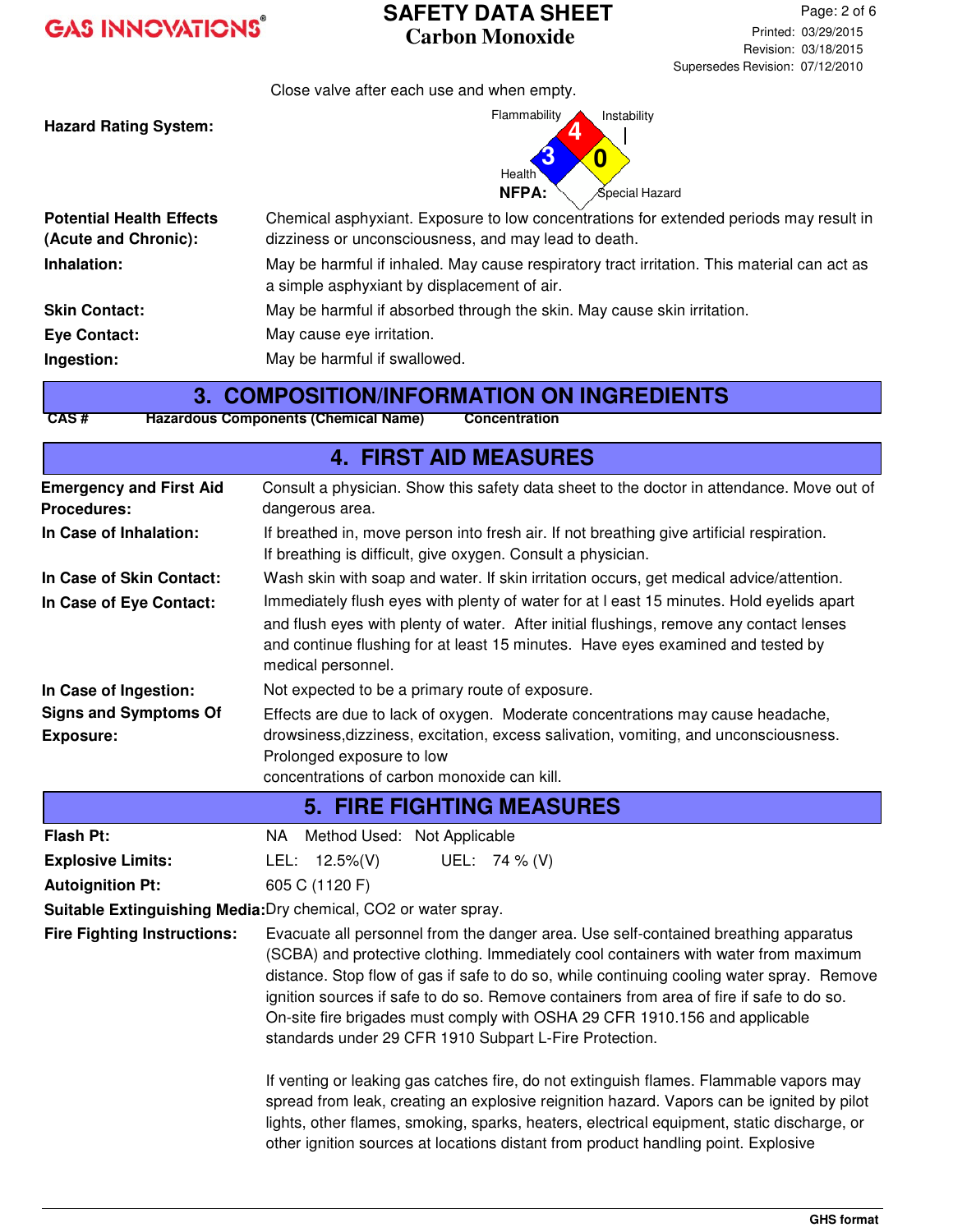#### **SAFETY DATA SHEET Carbon Monoxide**

Page: 3 of 6 Printed: 03/29/2015 Revision: 03/18/2015 Supersedes Revision: 07/12/2010

atmospheres may linger.

EXTREMELY FLAMMABLE GAS. Carbon monoxide cannot be detected by odor. May form explosive mixtures with air. Toxic, flammable gas may spread. Before entering area, especially a confined area, check atmosphere with an appropriate gas-specific device. Reduce gas with fog or fine water spray. Shut off source of gas flow if safe to do so. Ventilate area or move container to a well-ventilated area. Can form explosive mixture with air and oxidizing agents.

**Flammable Properties and Hazards:**

### **6. ACCIDENTAL RELEASE MEASURES**

| <b>Protective Precautions,</b>                                                 | Use proper personal protective equipment as indicated in Section 8.                                                                                                                                                                                                                                                                                                                                                                                                                                                                                                                                                                                                                                                                                                                                                                                                                                                                                                             |  |  |  |
|--------------------------------------------------------------------------------|---------------------------------------------------------------------------------------------------------------------------------------------------------------------------------------------------------------------------------------------------------------------------------------------------------------------------------------------------------------------------------------------------------------------------------------------------------------------------------------------------------------------------------------------------------------------------------------------------------------------------------------------------------------------------------------------------------------------------------------------------------------------------------------------------------------------------------------------------------------------------------------------------------------------------------------------------------------------------------|--|--|--|
| <b>Protective Equipment and</b>                                                |                                                                                                                                                                                                                                                                                                                                                                                                                                                                                                                                                                                                                                                                                                                                                                                                                                                                                                                                                                                 |  |  |  |
| <b>Emergency Procedures:</b>                                                   |                                                                                                                                                                                                                                                                                                                                                                                                                                                                                                                                                                                                                                                                                                                                                                                                                                                                                                                                                                                 |  |  |  |
| <b>Environmental Precautions:</b>                                              | Prevent further leakage or spillage if safe to do so. Do not let product enter drains.                                                                                                                                                                                                                                                                                                                                                                                                                                                                                                                                                                                                                                                                                                                                                                                                                                                                                          |  |  |  |
| <b>Steps To Be Taken In Case</b><br><b>Material Is Released Or</b><br>Spilled: | Cannot be detected by odor. Forms explosive mixtures with air. Immediately evacuate<br>all personnel from danger area. Use self-contained breathing apparatus where needed.<br>Remove all sources of ignition if safe to do so. Reduce vapors with fog or fine water<br>spray, taking care not to spread liquid with water. Shut off flow if safe to do so. Ventilate<br>area or move container to a well-ventilated area. Flammable vapors may spread from<br>leak and could explode if reignited by sparks or flames. Explosive atmospheres may<br>linger. Before entering area, especially confined areas, check atmosphere with an<br>appropriate device.                                                                                                                                                                                                                                                                                                                   |  |  |  |
|                                                                                | <b>7. HANDLING AND STORAGE</b>                                                                                                                                                                                                                                                                                                                                                                                                                                                                                                                                                                                                                                                                                                                                                                                                                                                                                                                                                  |  |  |  |
| <b>Precautions To Be Taken in</b><br>Handling:                                 | Keep away from heat, sparks and flame. Keep away from sources of ignition - No<br>smoking. Use spark-proof tools and explosion proof equipment. Use in a closed system.<br>Avoid using pure nickel.<br>Wear leather safety gloves and safety shoes when handling cylinders. Protect cylinders                                                                                                                                                                                                                                                                                                                                                                                                                                                                                                                                                                                                                                                                                   |  |  |  |
|                                                                                | from physical damage; do not drag, roll, slide or drop. While moving cylinder, always<br>keep in place removable valve cover. Never attempt to lift a cylinder by its cap; the cap<br>is intended solely to protect the valve. When moving cylinders, even for short distances,<br>use a cart (trolley, hand truck, etc.) designed to transport cylinders. Never insert an<br>object (e.g., wrench, screwdriver, pry bar) into cap openings; doing so may damage the<br>valve and cause a leak. Use an adjustable strap wrench to remove over-tight or rusted<br>caps. Slowly open the valve. If the valve is hard to open, discontinue use and contact<br>your supplier. Close the container valve after each use; keep closed even when empty.<br>Never apply flame or localized heat directly to any part of the container. High<br>temperatures may damage the container and could cause the pressure relief device to<br>fail prematurely, venting the container contents. |  |  |  |
| <b>Precautions To Be Taken in</b><br>Storing:                                  | Store only where temperature will not exceed 125 °F (52 ℃). Post "No Smoking or Open<br>Flames" signs in storage and use areas. There must be no sources of ignition. Separate<br>packages and protect against potential fire and/or explosion damage following<br>appropriate codes and requirements (e.g., NFPA 30, NFPA 55, NFPA 70, and/or NFPA<br>221 in the U.S.) or according to requirements determined by the Authority Having<br>Jurisdiction (AHJ). Always secure containers upright to keep them from falling or being<br>knocked over. Install valve protection cap, if provided, firmly in place by hand when the<br>container is not in use. Store full and empty containers separately. Use a first-in, first-out<br>inventory system to prevent storing full containers for long periods.                                                                                                                                                                      |  |  |  |
| <b>Other Precautions:</b>                                                      | When handling product under pressure, use piping and equipment adequately designed                                                                                                                                                                                                                                                                                                                                                                                                                                                                                                                                                                                                                                                                                                                                                                                                                                                                                              |  |  |  |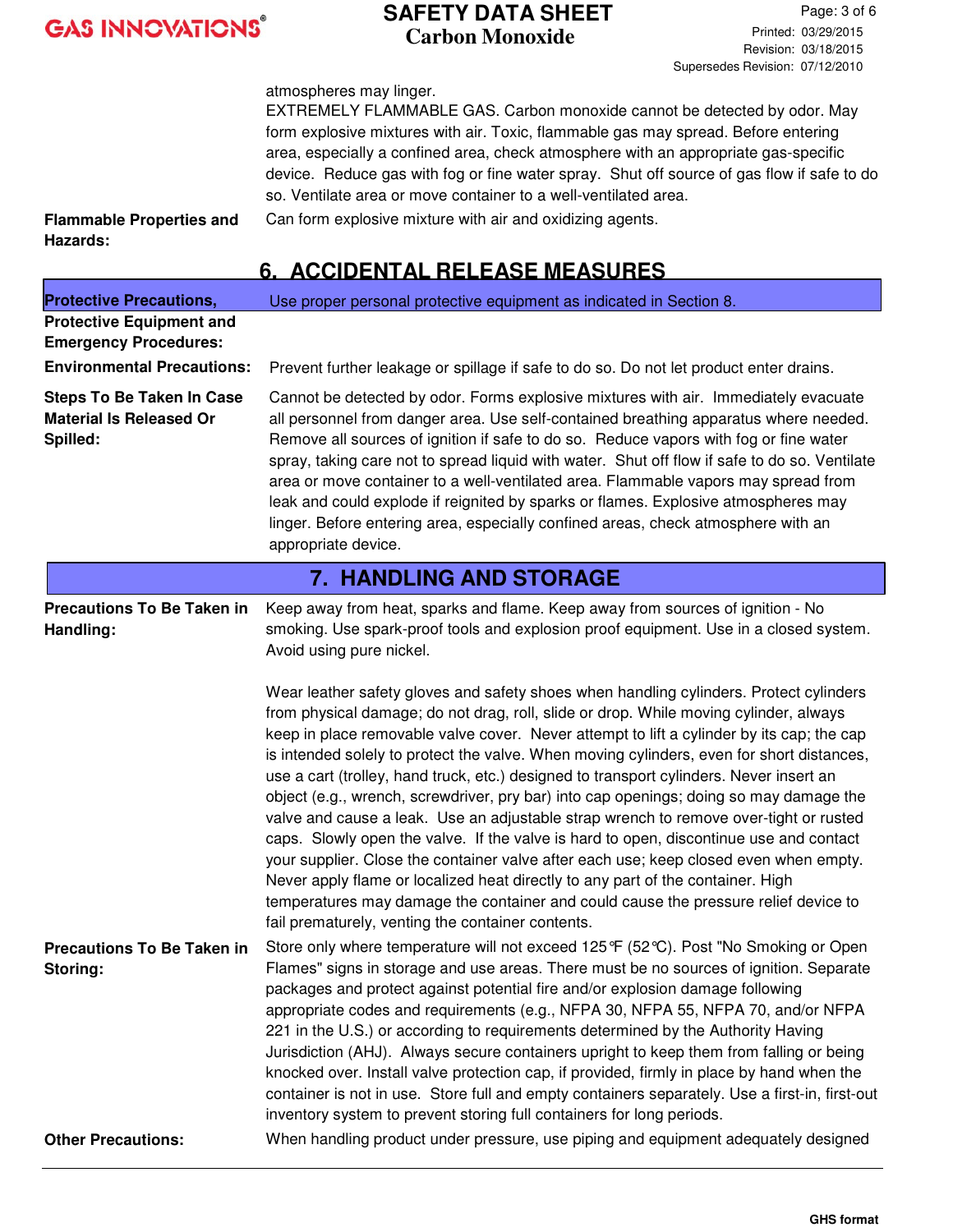#### **SAFETY DATA SHEET Carbon Monoxide**

Page: 4 of 6 Printed: 03/29/2015 Revision: 03/18/2015 Supersedes Revision: 07/12/2010

to withstand the pressures to be encountered. Never work on a pressurized system. Use a back flow preventive device in the piping. Gases can cause rapid suffocation because of oxygen deficiency; store and use with adequate ventilation. If a leak occurs, close the container valve and blow down the system in a safe and environmentally correct manner in compliance with all international, federal/national, state/provincial, and local laws; then repair the leak. Never place a container where it may become part of an electrical circuit.

#### **8. EXPOSURE CONTROLS/PERSONAL PROTECTION**

| CAS#                                            | <b>Partial Chemical Name</b>             |                                                                                                                                                                                                                                  | <b>OSHA TWA</b>    | <b>ACGIH TWA</b>                                                                                                                                                                                                                                                                                                                                                                                                                                                                                                                                                                                                        | <b>Other Limits</b> |
|-------------------------------------------------|------------------------------------------|----------------------------------------------------------------------------------------------------------------------------------------------------------------------------------------------------------------------------------|--------------------|-------------------------------------------------------------------------------------------------------------------------------------------------------------------------------------------------------------------------------------------------------------------------------------------------------------------------------------------------------------------------------------------------------------------------------------------------------------------------------------------------------------------------------------------------------------------------------------------------------------------------|---------------------|
| <b>Respiratory Equipment</b><br>(Specify Type): |                                          | (SCBA).                                                                                                                                                                                                                          |                    | When workplace conditions warrant respirator use, follow a respiratory protection<br>program that meets OSHA 29 CFR 1910.134, ANSI Z88.2, or MSHA 30 CFR 72.710<br>(where applicable). Use an air-supplied or air-purifying cartridge if the action level is<br>exceeded. Ensure that the respirator has the appropriate protection factor for the<br>exposure level. If cartridge type respirators are used, the cartridge must be appropriate<br>for the chemical exposure (e.g., an organic vapor cartridge). For emergencies or<br>instances with unknown exposure levels, use a self-contained breathing apparatus |                     |
| <b>Eye Protection:</b>                          |                                          | Wear safety glasses when handling cylinders; vapor-proof goggles and a face shield<br>during cylinder change out or whenever contact with product is possible. Select eye<br>protection in accordance with OSHA 29 CFR 1910.133. |                    |                                                                                                                                                                                                                                                                                                                                                                                                                                                                                                                                                                                                                         |                     |
| <b>Protective Gloves:</b>                       |                                          | Wear neoprene gloves during cylinder change out or wherever contact with product is<br>possible.                                                                                                                                 |                    |                                                                                                                                                                                                                                                                                                                                                                                                                                                                                                                                                                                                                         |                     |
|                                                 | <b>Other Protective Clothing:</b>        |                                                                                                                                                                                                                                  |                    | Wear metatarsal shoes for cylinder handling, and protective clothing where needed.                                                                                                                                                                                                                                                                                                                                                                                                                                                                                                                                      |                     |
| <b>Engineering Controls</b>                     |                                          | Use explosion-proof ventilation equipment.                                                                                                                                                                                       |                    |                                                                                                                                                                                                                                                                                                                                                                                                                                                                                                                                                                                                                         |                     |
| (Ventilation etc.):                             |                                          |                                                                                                                                                                                                                                  |                    |                                                                                                                                                                                                                                                                                                                                                                                                                                                                                                                                                                                                                         |                     |
|                                                 | Work/Hygienic/Maintenance                |                                                                                                                                                                                                                                  |                    | Avoid contact with skin, eyes and clothing. Wash hands before breaks and immediately                                                                                                                                                                                                                                                                                                                                                                                                                                                                                                                                    |                     |
| <b>Practices:</b>                               |                                          | after handling the product.                                                                                                                                                                                                      |                    |                                                                                                                                                                                                                                                                                                                                                                                                                                                                                                                                                                                                                         |                     |
|                                                 |                                          |                                                                                                                                                                                                                                  |                    | 9. PHYSICAL AND CHEMICAL PROPERTIES                                                                                                                                                                                                                                                                                                                                                                                                                                                                                                                                                                                     |                     |
| <b>Physical States:</b>                         |                                          | [ ] Liquid<br>$[X]$ Gas                                                                                                                                                                                                          | [ ] Solid          |                                                                                                                                                                                                                                                                                                                                                                                                                                                                                                                                                                                                                         |                     |
| <b>Appearance and Odor:</b>                     |                                          | Appearance: colorless.                                                                                                                                                                                                           |                    |                                                                                                                                                                                                                                                                                                                                                                                                                                                                                                                                                                                                                         |                     |
|                                                 |                                          | Odor: Odorless.                                                                                                                                                                                                                  |                    |                                                                                                                                                                                                                                                                                                                                                                                                                                                                                                                                                                                                                         |                     |
|                                                 |                                          | Critical pressure: 3499 kPa                                                                                                                                                                                                      |                    |                                                                                                                                                                                                                                                                                                                                                                                                                                                                                                                                                                                                                         |                     |
|                                                 |                                          | Log Pow: 1.78                                                                                                                                                                                                                    |                    |                                                                                                                                                                                                                                                                                                                                                                                                                                                                                                                                                                                                                         |                     |
| <b>Melting Point:</b>                           |                                          | -205 C (-337 F)                                                                                                                                                                                                                  |                    |                                                                                                                                                                                                                                                                                                                                                                                                                                                                                                                                                                                                                         |                     |
| <b>Boiling Point:</b>                           |                                          | $-192$ C $(-313)$ F)                                                                                                                                                                                                             |                    |                                                                                                                                                                                                                                                                                                                                                                                                                                                                                                                                                                                                                         |                     |
|                                                 | Decomposition Temperature: 400 C (752 F) |                                                                                                                                                                                                                                  |                    |                                                                                                                                                                                                                                                                                                                                                                                                                                                                                                                                                                                                                         |                     |
| <b>Autoignition Pt:</b>                         |                                          | 605 C (1120 F)                                                                                                                                                                                                                   |                    |                                                                                                                                                                                                                                                                                                                                                                                                                                                                                                                                                                                                                         |                     |
| <b>Flash Pt:</b>                                |                                          | NA Method Used: Not Applicable                                                                                                                                                                                                   |                    |                                                                                                                                                                                                                                                                                                                                                                                                                                                                                                                                                                                                                         |                     |
| <b>Explosive Limits:</b>                        |                                          | LEL: $12.5\%(V)$                                                                                                                                                                                                                 | UEL: 74 % (V)      |                                                                                                                                                                                                                                                                                                                                                                                                                                                                                                                                                                                                                         |                     |
|                                                 | Specific Gravity (Water = 1):            | 1.2501 - kg/m3                                                                                                                                                                                                                   | 0 C (32.0 F)<br>at |                                                                                                                                                                                                                                                                                                                                                                                                                                                                                                                                                                                                                         |                     |
| $mm Hg$ :                                       | Vapor Pressure (vs. Air or               | No data.                                                                                                                                                                                                                         |                    |                                                                                                                                                                                                                                                                                                                                                                                                                                                                                                                                                                                                                         |                     |
|                                                 | Vapor Density (vs. $Air = 1$ ):          | $0.97$ (Air=1)                                                                                                                                                                                                                   |                    |                                                                                                                                                                                                                                                                                                                                                                                                                                                                                                                                                                                                                         |                     |
| <b>Evaporation Rate:</b>                        |                                          | No data.                                                                                                                                                                                                                         |                    |                                                                                                                                                                                                                                                                                                                                                                                                                                                                                                                                                                                                                         |                     |
| <b>Solubility in Water:</b>                     |                                          | 41 $g/L$                                                                                                                                                                                                                         | at 20.0 C (68.0 F) |                                                                                                                                                                                                                                                                                                                                                                                                                                                                                                                                                                                                                         |                     |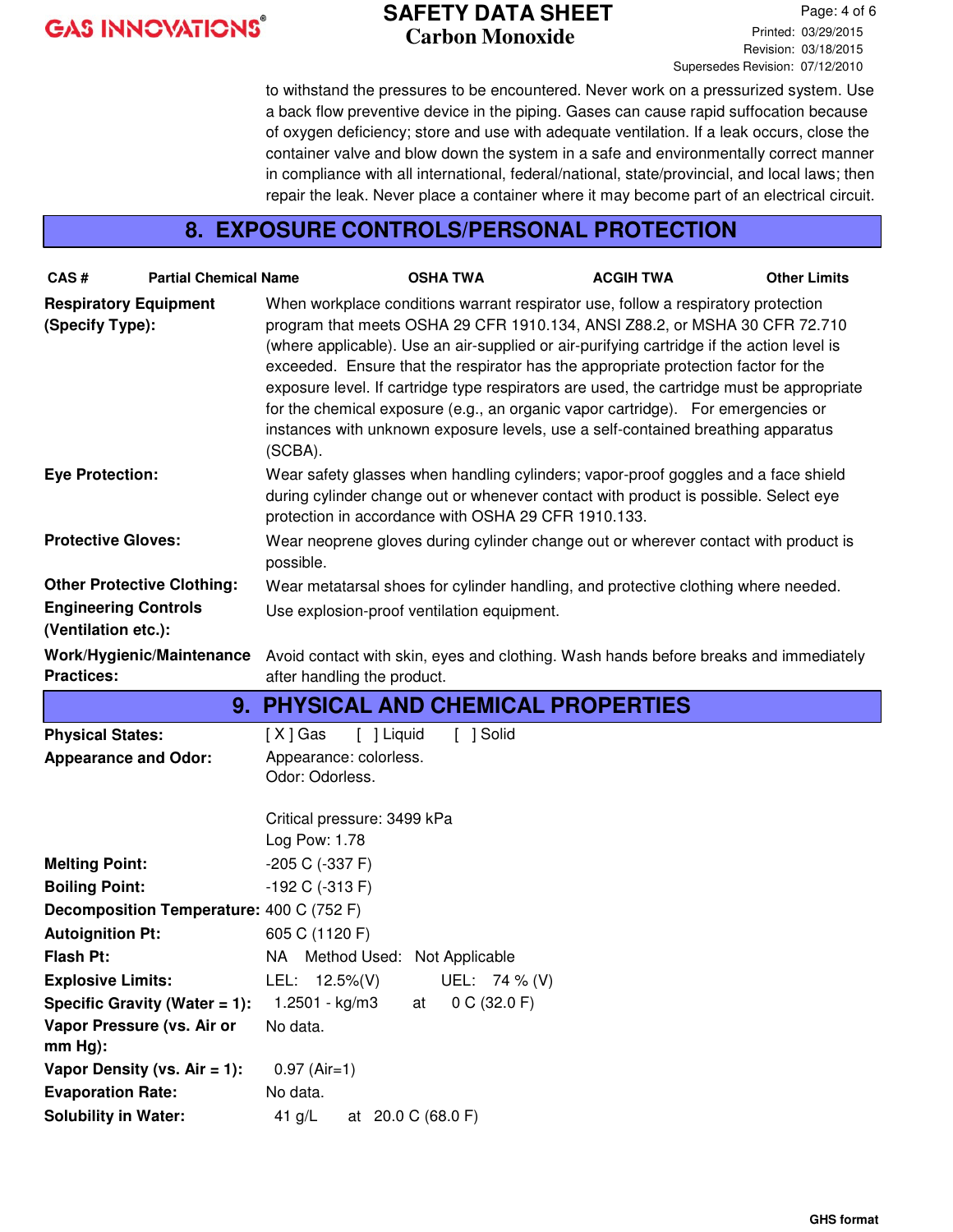### **SAFETY DATA SHEET Carbon Monoxide**

| pH:                                                            | <b>NA Percent</b>                                                                                                                                                                                                                                                                                                               |  |  |  |
|----------------------------------------------------------------|---------------------------------------------------------------------------------------------------------------------------------------------------------------------------------------------------------------------------------------------------------------------------------------------------------------------------------|--|--|--|
| <b>Volatile:</b>                                               | No data. Molecular                                                                                                                                                                                                                                                                                                              |  |  |  |
| Formula & Weight: CO                                           | 28.01                                                                                                                                                                                                                                                                                                                           |  |  |  |
|                                                                | <b>10. STABILITY AND REACTIVITY</b>                                                                                                                                                                                                                                                                                             |  |  |  |
| <b>Reactivity:</b>                                             | Can form explosive mixture with air and oxidizing agents.                                                                                                                                                                                                                                                                       |  |  |  |
| <b>Stability:</b>                                              | Unstable [ ]<br>Stable [X]                                                                                                                                                                                                                                                                                                      |  |  |  |
| <b>Conditions To Avoid -</b><br>Instability:                   | Heat, flames and sparks. No smoking.                                                                                                                                                                                                                                                                                            |  |  |  |
| Avoid:                                                         | <b>Incompatibility - Materials To</b> Oxidizing agents. Oxygen, flammable materials, metal oxides. Halogenated compounds,<br>Metals (when wet), Sulfur and Sulfite compounds.                                                                                                                                                   |  |  |  |
| <b>Byproducts:</b>                                             | Hazardous Decomposition Or Carbon monoxide will decompose above 752F (400C) to form carbon dioxide and<br>carbon.                                                                                                                                                                                                               |  |  |  |
| <b>Possibility of Hazardous</b><br><b>Reactions:</b>           | Will occur [ ]<br>Will not occur [ X ]                                                                                                                                                                                                                                                                                          |  |  |  |
| <b>Conditions To Avoid -</b><br><b>Hazardous Reactions:</b>    | No data available.                                                                                                                                                                                                                                                                                                              |  |  |  |
|                                                                | <b>11. TOXICOLOGICAL INFORMATION</b>                                                                                                                                                                                                                                                                                            |  |  |  |
| <b>Toxicological Information:</b>                              | Germ cell mutagenicity: Not classified.<br>Reproductive toxicity: May damage fertility. May damage the unborn child.<br>Specific target organ toxicity - repeated exposure: Causes damage to organs (central<br>nervous system) through prolonged or repeated exposure.<br>Acute toxicity, LC50, Inhalation, Rat, 1800ppm, 4 H. |  |  |  |
| <b>Irritation or Corrosion:</b>                                | None that are directly attributable to normal use of this material.                                                                                                                                                                                                                                                             |  |  |  |
| <b>Chronic Toxicological</b><br><b>Effects:</b>                | No data available.                                                                                                                                                                                                                                                                                                              |  |  |  |
| Carcinogenicity:                                               | NTP? No<br>IARC Monographs? No<br><b>OSHA Regulated? No</b>                                                                                                                                                                                                                                                                     |  |  |  |
|                                                                | <b>12. ECOLOGICAL INFORMATION</b>                                                                                                                                                                                                                                                                                               |  |  |  |
| <b>General Ecological</b><br>Information:                      | Classification criteria are not met. No ecological damage caused by this product.                                                                                                                                                                                                                                               |  |  |  |
| <b>Persistence and</b><br>Degradability:                       | Will not undergo hydrolysis. Not readily biodegradable. Not applicable for inorganic<br>gases.                                                                                                                                                                                                                                  |  |  |  |
| <b>Bioaccumulative Potential:</b>                              | Not expected.                                                                                                                                                                                                                                                                                                                   |  |  |  |
| <b>Mobility in Soil:</b>                                       | No data available. Because of its high volatility, the product is unlikely to cause ground or<br>water pollution.                                                                                                                                                                                                               |  |  |  |
|                                                                | <b>13. DISPOSAL CONSIDERATIONS</b>                                                                                                                                                                                                                                                                                              |  |  |  |
| <b>Waste Disposal Method:</b><br><b>Waste Disposal Method:</b> | Do not attempt to dispose of residual or unused quantities. Return container to supplier.<br>Dispose of contents/containers in accordance with local/regional/national/international<br>regulations.<br>D001                                                                                                                    |  |  |  |